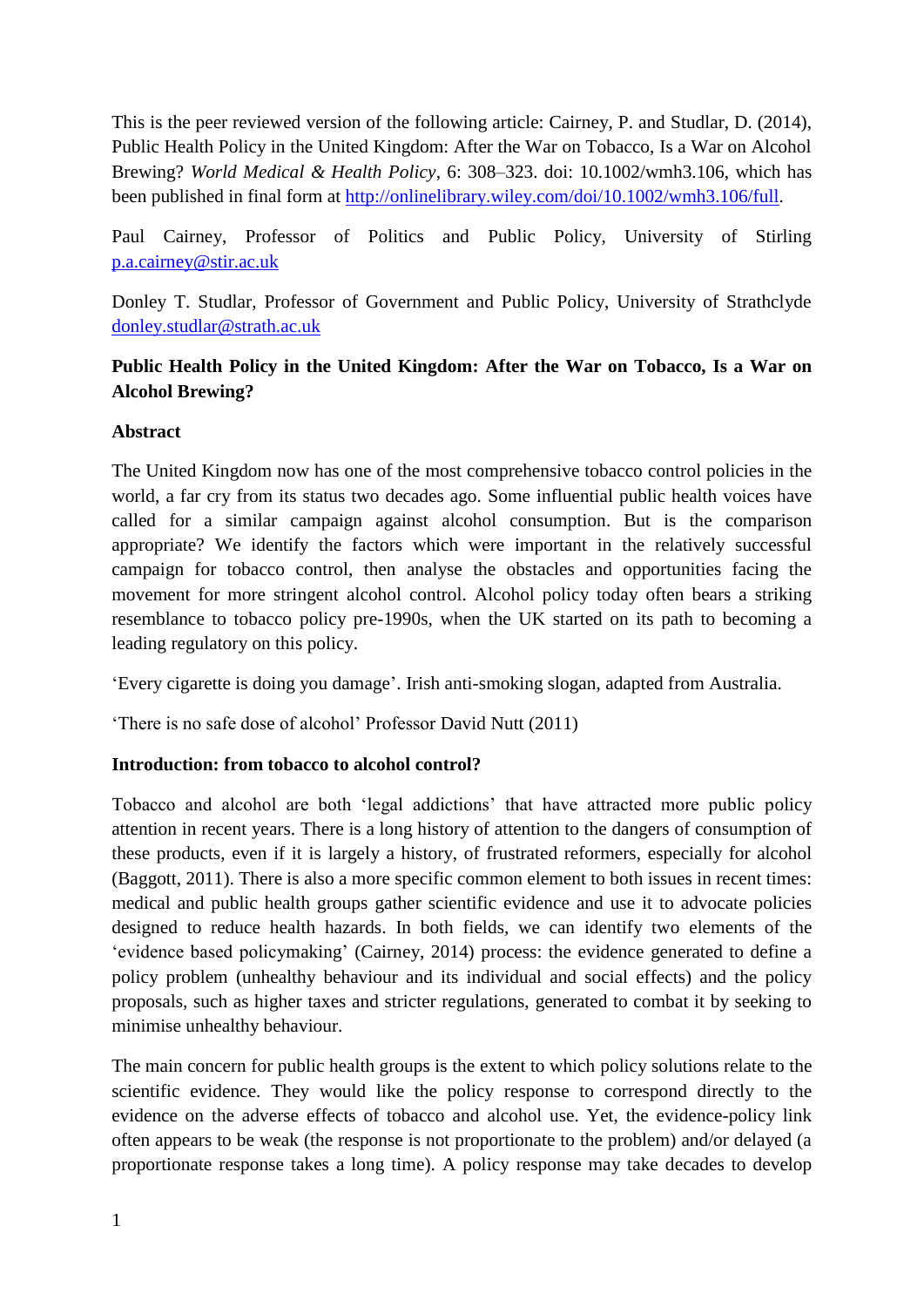after the evidence was produced and generally accepted within the public health field. In some cases, it may happen long after the evidence is first accepted in *government*.

Today, the size of this gap varies markedly in tobacco and alcohol; public health ideas have been accepted, and used to inform policy choices, in very different ways. In tobacco, Cairney et al (2012) suggest that the gap between the problem and a proportionate response has been 20-30 years. Yet, UK tobacco control policies are close to international 'best practice'. Tobacco control policy is 'comprehensive' in the UK; it tops a major European public health league table (the 'Tobacco Control Scale') and represents a model for the rest of Europe (Joossens and Raw 2011; Cairney et al, 2012: 99; Levy et al.2012).

In comparison, alcohol policies are more limited, even though alcohol has been on the government agenda for far longer (Greenaway, 2003). Serious debate about whether alcohol should be treated similarly to tobacco, through a neo-prohibitionist restrictive regime, is only now beginning. Comparable evidence, suggesting unequivocally that alcohol is harmful to health, has not been accepted within government, which has continued to pursue a 'harm reduction' regime for alcohol, as it did for tobacco until the 1990s (Berridge, 2004; Thom, 2005). The major corresponding policy solutions – including minimum pricing and a ban on advertising and promotion - have not been adopted. According to the last major review, UK alcohol policy had a relatively 'low policy score' in the EU (Anderson and Baumberg, 2006: 374). Even if the evidence to underpin a neo-prohibitionist alcohol regime became stronger, we might find a significant delay in the passage of policies.

One key aspect to this process is the role of medical and public health scholarship. Numerous public health accounts link evidence-policy gaps, between the scientifically-identified size of the problem and an appropriate government response, to: (a) an initial reluctance of researchers to recommend specific policy responses; (b) a lack of public and governmental knowledge of the problem; (c) the strategies of industries, to deny the seriousness of the problem and lobby government to introduce limited policy responses; and/ or (d) an unwillingness of government to address the problem proportionately, perhaps because it fears a popular backlash (Cairney et al, 2012: 10-12; Oreskes and Conway, 2010). Further, public health scholarship is now closely linked to advocacy, that is, efforts to turn the evidence on harm into strong public health policy instruments.

The most recent major alcohol-control manifesto is *Health First* (Bauld et al, 2013). It was produced under the auspices of the Alcohol Health Alliance UK which is supported by 70 organisations, including groups focused solely on alcohol (e.g. Alcohol Concern), professional health groups (e.g. the British Medical Association and ten Royal Colleges of health professions), groups focused on cancer, heart disease, depression, liver disease, environmental health, men's health, policing, and addiction, and research institutes (including the UK Centre for Tobacco Control Studies) and universities (2013: 4). These groups are seeking ways to minimise the size of the evidence-policy gap, largely by learning from the tobacco policy experience, the strategies used by public health (and industry) groups in the past, and the scientific evidence on the policies introduced to reduce tobacco use (see Bauld et al. 2013: 10; 23-6; 38; British Medical Association, 2008).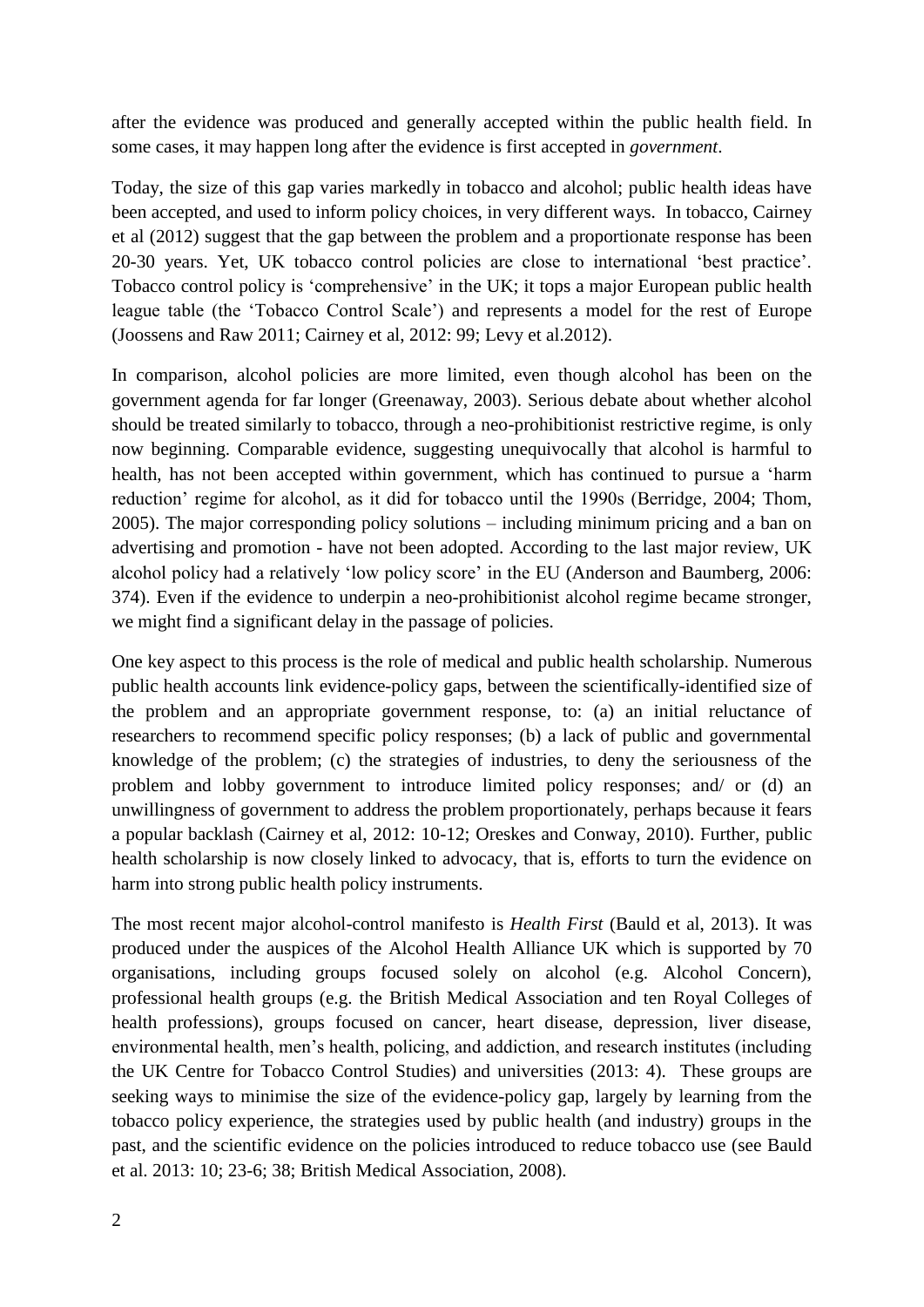In this article, we provide important context to this campaign-focused comparison by providing a framework in which to compare tobacco and alcohol control policy. We do not analyse the relative merits or impacts of tobacco and alcohol control instruments. Rather, we explain, with reference to the political science literature on policymaking, why some instruments are selected (Cairney, 2012; Cairney et al, 2012; Greenaway, 2008a). We compare the modern history of UK tobacco and alcohol control policy to explain the adoption of relatively strong instruments in tobacco. Further, to go beyond a simple comparison of the properties of tobacco control ideas and their supporting evidence (is the evidence simply more persuasive in tobacco?) we identify the links between the *exercise of power* and the adoption of policies. We identify two main issues.

First, to understand how scientific evidence and policy solutions fare within political systems, we must examine the wider political contexts in which they are promoted, accepted and acted upon. Leading countries have moved from minimal to fully comprehensive tobacco control regimes in the post-World War II period (Studlar et al. 2011). In those countries, government choices have changed profoundly following changes in five key policy processes:

- *institutional* departments of health took the major responsibility for tobacco policy
- *agendas* tobacco was understood and addressed as a public health problem
- *networks* public health groups became dominant over producers
- *socioeconomic* taxation revenue, smoking and opposition to tobacco control fell
- *ideas* the evidence on smoking related harm was 'set in stone' and governments learned from each other about how to address the problem (Cairney et al. 2012).

Change in these factors has been mutually reinforcing. For example, increased acceptance of the scientific evidence has helped shift the way that governments understand the tobacco problem. The framing of tobacco as a health problem allows health departments to take the policy lead. A decrease in smoking rates reduces the barriers to tobacco control; more tobacco control means fewer smokers.

Second, the evidence-policy gap might be reduced if alcohol control advocates learn from that experience. However, politics and policymaking varies markedly by policy issue (Lowi 1964; Freeman 1986). Consequently, we need to examine in-depth the differences between the alcohol and tobacco policy contexts, and the comparability of policy instruments designed to control or influence healthy behaviour.

To this end, we examine five key public policy processes to gauge the extent to which alcohol policy might emulate tobacco policy: the responsibility for policy decisions (which government department is primarily responsible for alcohol policy?); the ways in which the problem can be defined (is there a clear public health frame and a sense of urgency to solve the problem?); the status of pressure participants (what is the balance of power between public health groups and the alcohol industry?); the socioeconomic context (how important is alcohol tax revenue to government? Does the public support further alcohol control?); and the ways in which the scientific evidence is interpreted (does the government accept that there is no safe level of consumption?) and addressed (do governments draw on international action or policy lessons from other countries?).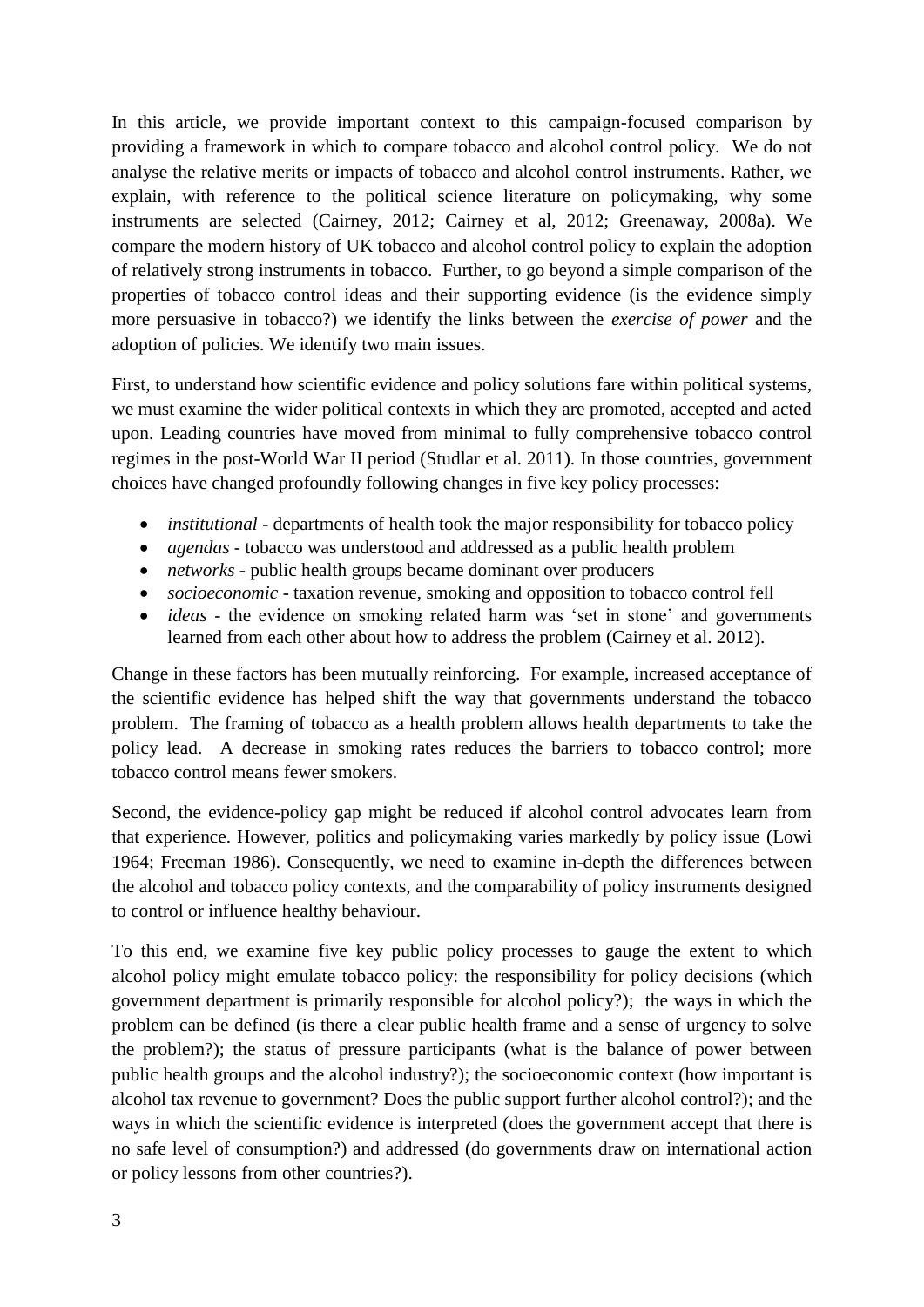#### **Tobacco and Alcohol Policy: Five Key Factors**

#### *Has there been Institutional Change*? *UK Government Departments*

Health departments and organisations in the UK have taken the main responsibility for tobacco control, largely replacing departments focused on finance, agriculture, trade, industry and employment. The Treasury now supports a taxation regime designed to reduce tobacco demand (Cairney et al, 2012: 114) and, in 2002, it identified smoking as the biggest cause of health inequalities (Cairney, 2007: 62). This shift changes some important rules of tobacco policymaking: health departments are the most likely to frame tobacco as a health problem and consult with health groups.

Greenaway (2011: 411) describes alcohol as subject to greater fluctuations in responsibility according to how the issue was 'framed'. There is the same historical sense of crossdepartmentalism in both areas but, in alcohol, non-health departments still sometimes take the policy lead. Before the 1950s, alcohol policy was rarely seen as a responsibility of the health department. A key focus was licensing law on the sale of alcohol. Further, the main pressure on government to act came from the 'temperance' movement which focused on moral and social obligations rather than health (Greenaway, 1998; Berridge, 2013).

Even in the 1950s, the Ministry of Health treated alcohol consumption as a social, not a health problem (people were free to drink unless they engaged in anti-social behaviour), and even then it was reluctant to take responsibility (Greenaway, 2003: 158). It resisted, for some time, the argument put forward by psychiatrists (backed by work in the US and by the WHO) that alcoholism was a treatable 'medical disease' (2003: 159). Then, the disease frame took hold, but with the effect of limiting the target of alcohol policy to a small section of the population. Government concern with the 'drinking habits of the nation' was largely a 'post-1970 focus' (2003: 165), made more complicated by the context of a growing liberal attitude to social behaviour. 'By contrast, attitudes towards tobacco consumption became markedly more censorious' (Greenaway 2003: 175).

During this time, other departments took the lead (Thom, 1999: 5). For example, the Ministry of Transport gradually oversaw efforts to reduce 'drunk-driving' from the 1950s, as the evidence on the effect of alcohol on driver responses became increasingly accepted in government, the technology developed to test blood alcohol levels, and public attention rose (Greenaway, 2003: 167). Spending on drunk-driving campaigns was much higher than for health education on drinking at least until the 1980s. This imbalance in response was partly because of the availability of, and government receptivity to, the evidence: the medical interpretation of alcoholism as a disease was 'unclear and always shifting'; the drunk-driving issue had largely been addressed after a surge of public concern, producing a technical debate about the effectiveness of policy (Greenaway 2003: 173-4; note the nomenclature shift to describe 'drink-driving' in the UK). Notably, the health department is mentioned rarely in Greenaway's (2003) analysis, partly because the issues were naturally addressed by transport and policing departments, and partly because alcohol industry groups managed to contain the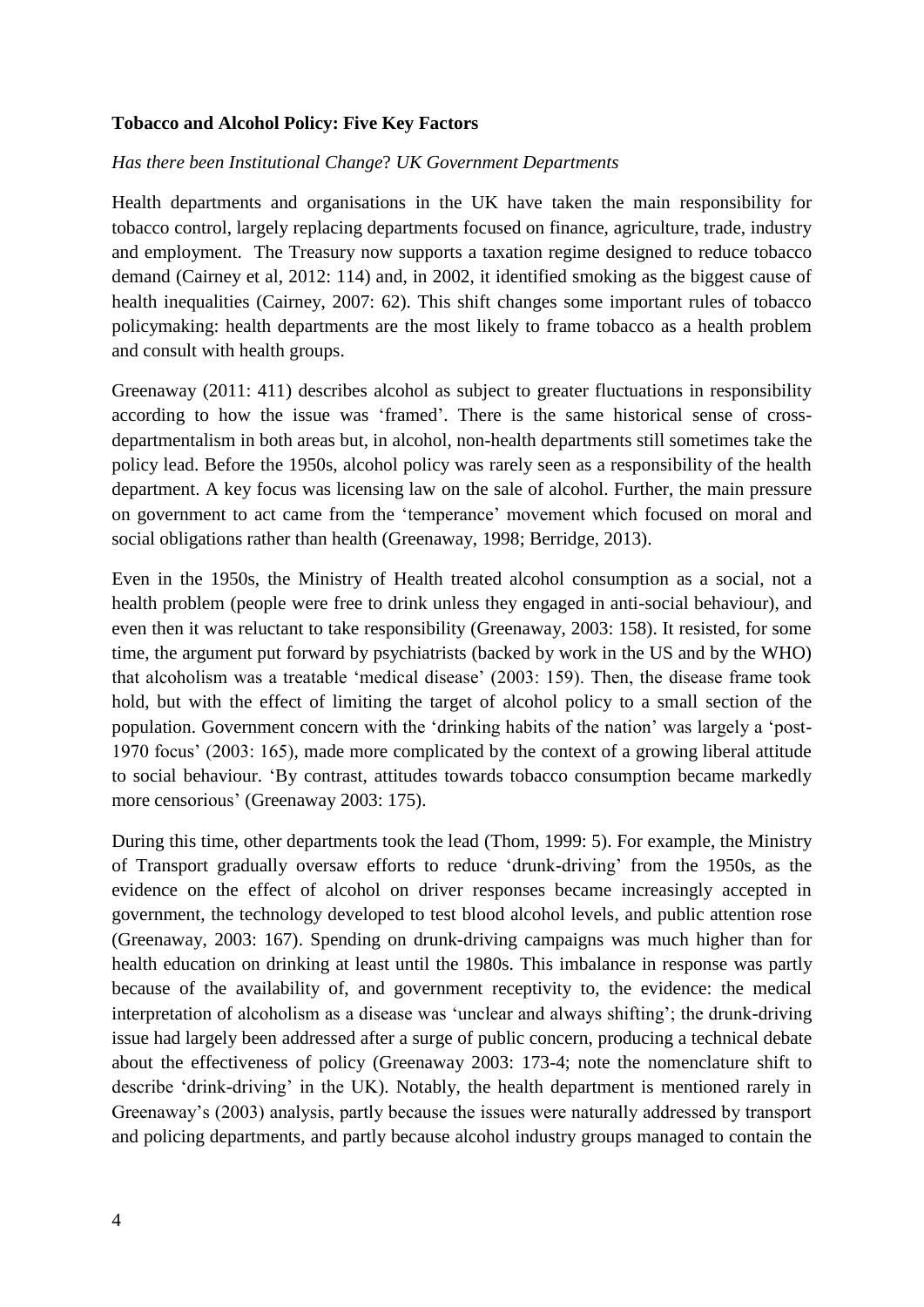issue to transport safety. This furthered a historical tendency either to minimise the role of the state in alcohol control, or restrict its involvement to discrete issues (Nicholls, 2009: 199).

Thus, even by the 1970s, the UK's health department was relatively new to alcohol, whereas it had been an active participant in tobacco control for some time. Its role became clearer from the 1970s when it accepted a 'problem drinking' (rather than 'alcoholism') frame, which widened its target population, and the Home Office transferred more responsibility for 'habitual drunken offenders'. In the late 1970s it was influenced by the 'consumption model', which linked alcohol abuse to overall levels of drinking in society, coupled with evidence of rising consumption in the UK from the 1950s. Policy became overseen by health ministers sympathetic to alcohol control, and the health department became a focal point for increasingly well-funded and organised (albeit from a low base) public health groups. It was also able to draw on its experience on tobacco control, especially in health education, taxation and advertising (Greenaway 2003: 177).

Even as the health department role grew, it shared responsibility on measures such as taxation (Customs and Excise) and advertising (the Advertising Standards Authority) (Greenaway 2003: 177; Baggott, 2011: 350; Baggott, 2010: 136). It does not control alcohol licensing and, therefore, periodically arising issues such as binge drinking (in relation to opening hours) and football hooliganism (Greenaway, 2003: 181; Greenaway, 2011: 417). For example, the 2003 Licensing Act for England and Wales was led by the Home Office (before being taken over by the Department for Culture, Media and Sport, DCMS). This came at a time (mid-2000s) when the Department of Health stalled on a wider Alcohol Harm Reduction Strategy for England (AHRSE) and measures such as increasing tax to reduce demand were 'ruled out largely on grounds of political and bureaucratic expediency' (Greenaway 2011: 417; 425). Indeed, Greenaway (2011: 418) describes the health department's frequent reluctance to take the lead on alcohol, with its Health Secretary and ministerial team lukewarm to reform (and/ or focused on issues such as National Health Service reform or illicit drug use) and its drug professionals 'reluctant to consider alcohol abuse in the same category as drug abuse'. AHRSE was taken up by the Prime Minister's Strategy Unit, designed to tackle cross-cutting issues (Greenaway, 2011: 419).

#### *Has there been Institutional Change*? *The multi-level context*

In alcohol and tobacco, there has been a significant shift of policy responsibility to other levels and types of government: policies may be made at the devolved, UK and EU levels and there may be a role for the courts, as in minimum unit pricing in Scotland. However, they display markedly different histories: in tobacco, international action has often provided further impetus for control; international action on alcohol is relatively new, with the exception of the WHO, and there is a greater mix of actors for and against further control. This reflects a traditionally wide range of country level views, from Nordic patterns of restriction to Southern European patterns of alcohol normalisation (based partly on 'drinking cultures' and the influence of wine producers in the South) and mixed views within alcohol control groups, seeking either controls on alcohol use in general or alcohol abuse in particular (Princen, 2007: 25; 27).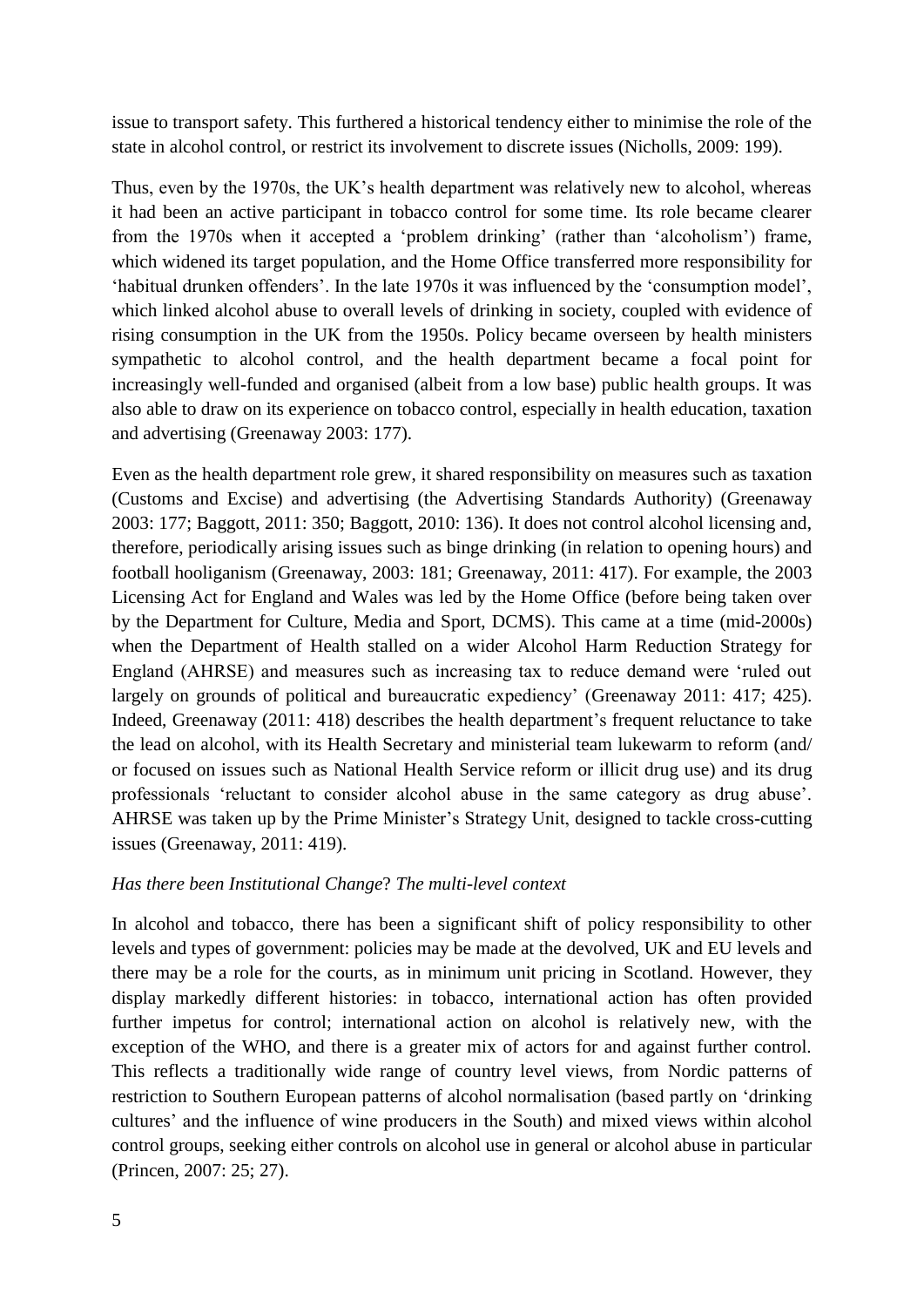Significant health and social policy on alcohol only arose in the EU in the mid-1990s, following Swedish concerns over the effect of EU membership on its alcohol controls. It focused on areas such as alcohol consumption and drink-driving by young people (Princen 2007: 26). The European Commission only took steps towards an anti-alcoholism strategy in 2005, focusing on 'soft instruments', including education, 'self-regulation' and funding alcohol control groups, on youth, driving and advertising. Further, there is a much longer history of economic-related alcohol policy in the EU, with a strong orientation towards trade liberalisation (Princen 2007: 25). This contrasts with tobacco policy, subject to a public health perspective in the EU since the mid-1980s.

As in tobacco, there is a clearer alcohol control agenda in Scotland (Hawkins and Holden, 2013: 58; Cairney, 2007). The Scottish Government has responsibility for health and criminal justice, but not economic or trade, policy. It has used these powers recently to foster a pricebased approach to reducing alcohol consumption – including a ban on sales promotions and the introduction of a minimum unit price for alcohol (subject to comment by the European Commission after consultation with member states). A similar policy has stalled at the UK Government level which, instead, promised to ban the sale of alcohol below the cost of its sales taxes (Hawkins et al, 2012: 299).

#### *Is the Problem Framed Differently and High on the Government Agenda?*

Smoking was once seen as normal and tobacco was once viewed primarily as a product with economic value; tobacco growing and manufacturing were often subsidised or encouraged. Now, smoking is being increasingly 'denormalized' and is largely viewed as a public health epidemic or even a moral problem (Cairney et al. 2012: 213-4). This is the frame that many alcohol control groups would *like* to adopt. For example, Bauld et al (2013: 10) argue that: 'Every year in the UK, there are thousands of deaths, hundreds of thousands of hospital admissions and over a million violent crimes linked to drinking alcohol'. They estimate the 'personal, social and economic cost of alcohol' at over £60bn in the UK (2013: 6).

Yet, for long periods of history, drunkenness has been 'culturally acceptable' behaviour, only challenged recently (Berridge, 2013: 31; 233; Nicholls, 2009: 233). The risk of 'moderate' or 'heavy' alcohol consumption is less clear, and it still has a reputation for providing some health benefits if taken in small quantities (Yeomans, 2013; Greenaway, 2008a: 491). Further, alcohol sales are still linked strongly to the importance of tax revenue, jobs (often in rural areas with limited alternatives), tourism, exports and a 'night time economy'. The industry blames sensational media for exaggerating its ill effects (Hawkins and Holden 2013: 60).<sup>i</sup> Further, the problematic use of alcohol is more likely to be linked to crime or anti-social behaviour than health; there is a different sense of public harm. Therefore, tobacco control, as a public health policy, appears to be more straightforward and conducive to a coherent abstinence-based control strategy. While the idea of 'harm reduction' has not disappeared (in fact, the invention of e-cigarettes has reignited the debate), it is less apparent than in fields such as illicit drugs and alcohol use.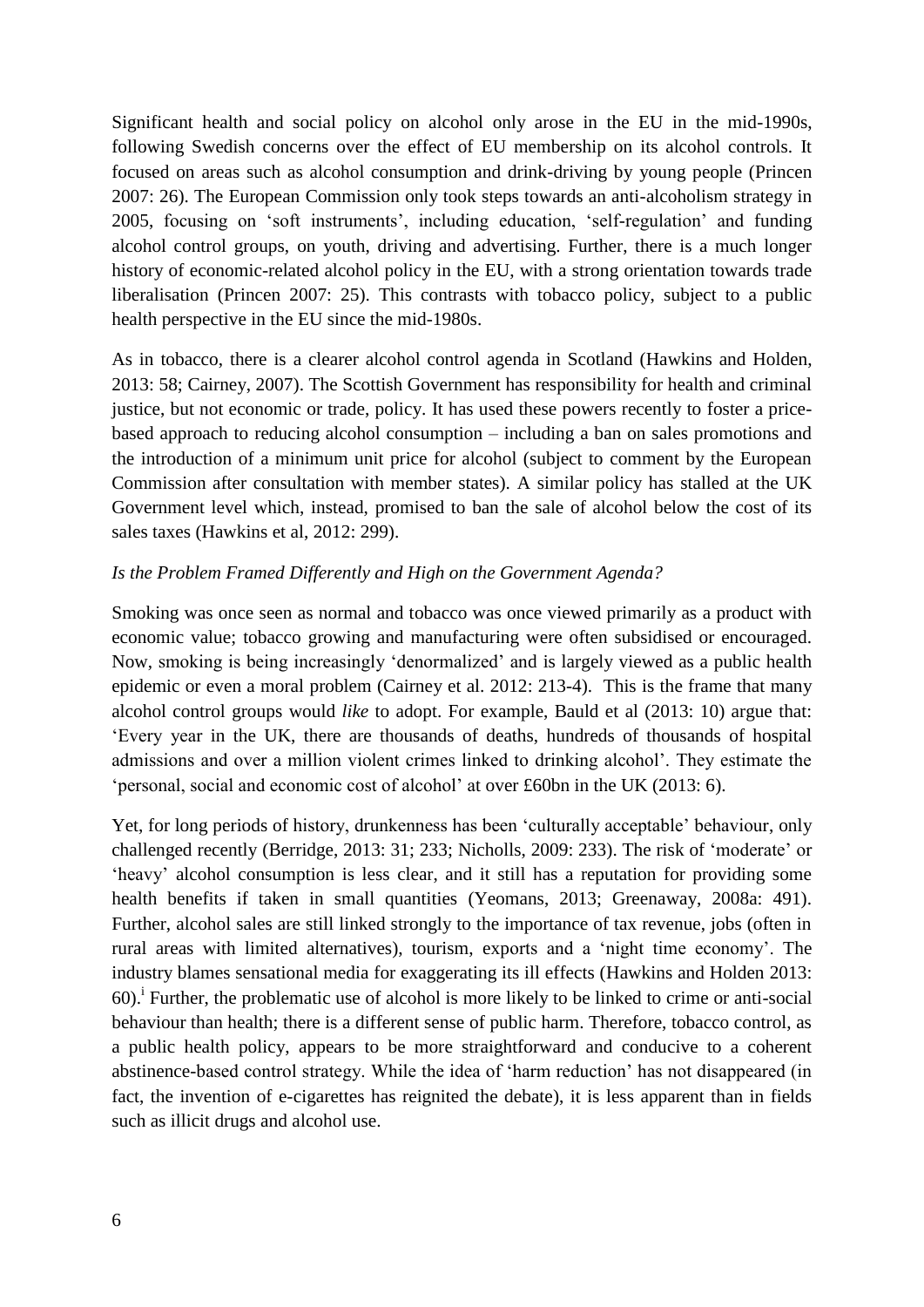In alcohol, it is more difficult to shake off the idea that public health controls would hurt the economy and punish people for engaging in legal behaviour - a 'nanny state' argument heeded by Conservative governments (Baggott, 2011: 351). The alcohol industry also promotes, generally successfully, the idea that most people drink sensibly and that governments should focus on 'high risk' or 'problem' drinkers rather than demonise general consumption (Hawkins et al, 2012: 302; Hawkins and Holden, 2013: 59; Nicholls, 2009: 216- 7).

This understanding of the problem is crucial to the way in which it is 'solved' (note that, in political science, 'solved' or 'solution' refers to the way in which policymakers think about, and governments address, a problem - without implying that the choice is appropriate or the solution is effective). For example, a general social problem might be solved with uniform measures such as regulations/ bans on advertising and high prices, while a problem relating to individuals may be addressed with specific medical and police interventions, coupled with a general commitment, through education and information, to tackle a binge drinking culture in some social groups (although note that the Scottish Government justified its minimum unit price legislation as a way to deal with 'harmful and hazardous' drinkers – McCulloch, 2014). The choice of solutions also takes place in the context of continued industry influence - and its general industry strategy is to describe uniform and strong control measures as 'blunt' and/ or 'unworkable' tools, made worse by poor consultation with the industry (Hawkins and Holden, 2013: 55).

The history of alcohol control is one of multiple and shifting frames used by different, influential actors within the policy process - including moral, 'disease', epidemiological, and criminal justice (Thom, 1999: 15-7; 96). A shift from moral/ temperance to psychiatric/ scientific influence began in the 1950s, when government (and much medical) attention to alcohol consumption as a problem was low (Thom, 1999: 49 describes one main effect: the development, over three decades, of 'alcoholism treatment units'). The advent of the 'new public health' in the 1970s focusing on noncontagious, behavioural health hazards, had some effect (Thom 2005) and 'preventive health', focusing on consumption in the whole population eventually became a more persuasive model in the health department (Greenaway, 2008a: 488). However, this ability to present multiple frames, and the legacy of limited historical control, is reflected in relatively slow change in alcohol policy.

Starting in the 1980s, there was a shift in UK policy in alcohol but *from a much lower base* and with a less clear direction than tobacco. Alcohol was included regularly in broad public health strategies designed to promote the reduction of unhealthy behaviour, but the government was not committed to a broad socio-economic approach to alcohol control. Instead, it often based solutions on a specific 'disease' model and/or a focus on youth or other sub-groups (Nicholls, 2009: 217). It tended to adopt education-based measures rather than direct regulation. In the Conservative Government era (1979-1997) there was: a focus on problem individuals or groups; a broad rejection of tax, price, or other measures to reduce demand or availability; an emphasis on health education on the risks of drinking; a 'relaxation of licensing'; and, a tendency to rely on voluntary 'industry self-regulation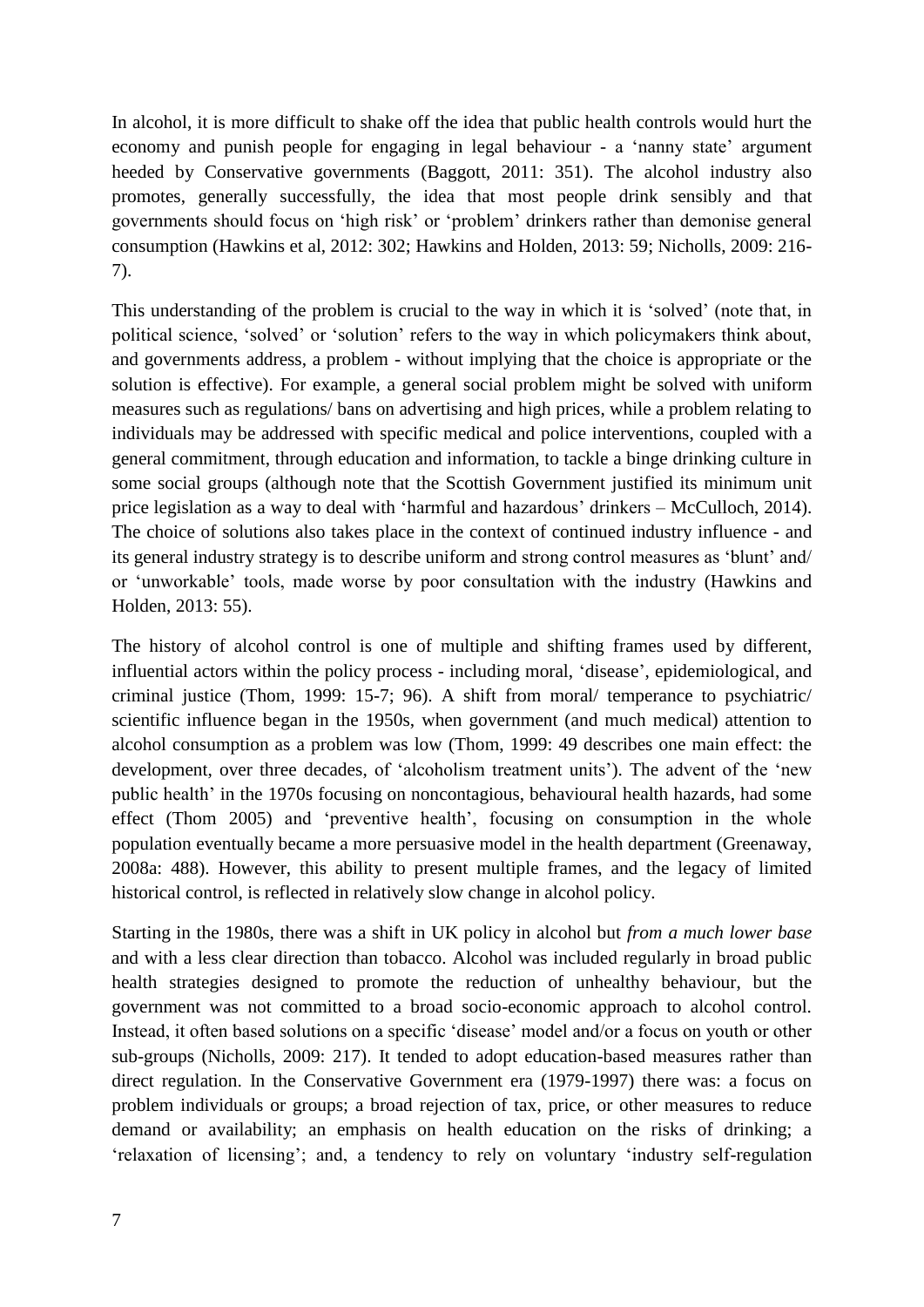measures on advertising and under-age drinking' (Baggott, 2010: 137; 2005). These measures are similar to those in tobacco policy, 1960s-1990s.

Baggott (2005; 2010: 140; 143) identifies *some* change in UK government strategy from the election of Labour in 1997 - including more police powers to deal with premises associated with under-age drinking or anti-social behaviour - but several similarities: an unwillingness to 'regulate price and availability'; a focus on "'high risk' groups rather than on the wider population"; and, a continuation of voluntary agreements with industry on areas such as advertising and health education. During this time, the replacement of ineffective voluntary measures with legislation was a key turning point in tobacco control (Cairney, 2007).

The Labour government continued with the use of multiple 'frames' to justify alcohol control. According to Greenaway (2011: 413-6), the 2003 Licensing Act for England and Wales' 'muddled' rationale was simultaneously: economic, including a driver to enhance urban regeneration by reducing 'red tape' for business and allowing town centres to remain as hubs for drinking; 'progressive', by signalling a move from 'nanny state' regulation towards policies based on encouraging a 'continental-style' drinking culture (reflecting a longer term trend towards liberalisation of licensing laws); pro-local authority, by shifting many powers from magistrates; *and* aimed at reducing public disorder, by liberalising the law on opening hours to address late-night disorder. Its *stated* rationale was to: 'protect children from harm'; 'prevent public nuisance'; 'promote public safety'; and, 'prevent crime and disorder'. In either description, its public health rationale was limited – unlike in Scotland, this was not a stated objective (Baggott, 2010: 138-9).

A further strategy during Gordon Brown's tenure as Prime Minister (2007-10) was to introduce targets (cross-departmental, *led by the Home Office*) to reduce hospital admissions and 'public perceptions of drunk or rowdy behaviour' and make a broad commitment to study the links between 'alcohol pricing, promotion and harm', while the 2008 budget saw some commitment to raising the price of alcohol above inflation, while the government criticised supermarkets for artificially low prices (Baggott 2010: 144-5).

Overall, alcohol can still be framed as an issue of disorder (via Home Office) and/ or economic development and tourism (via the DCMS). The UK Government's most recent alcohol strategy (Cm 8386, 2012) also focuses on the anti-social consequences of 'binge' drinking. A comparison with tobacco control highlights the absence of two key policy measures – on advertising/ promotion and pricing – that would be associated with treating alcohol control as a pressing public health problem. The industry still has the ability to advertise alcohol - advertising expenditures vastly overshadow those spent on health education and, compared to tobacco, there is a relative lack of product warnings on the ill effects of alcohol consumption. The current UK Government has also delayed indefinitely the introduction of a minimum unit price on a unit of alcohol.

### *Has the Balance of Power Shifted Between Participants? 1. The industry*.

The World Wars produced a very close and enduring relationship between the government and tobacco industry because the latter were seen as patriotic for providing a morale-boosting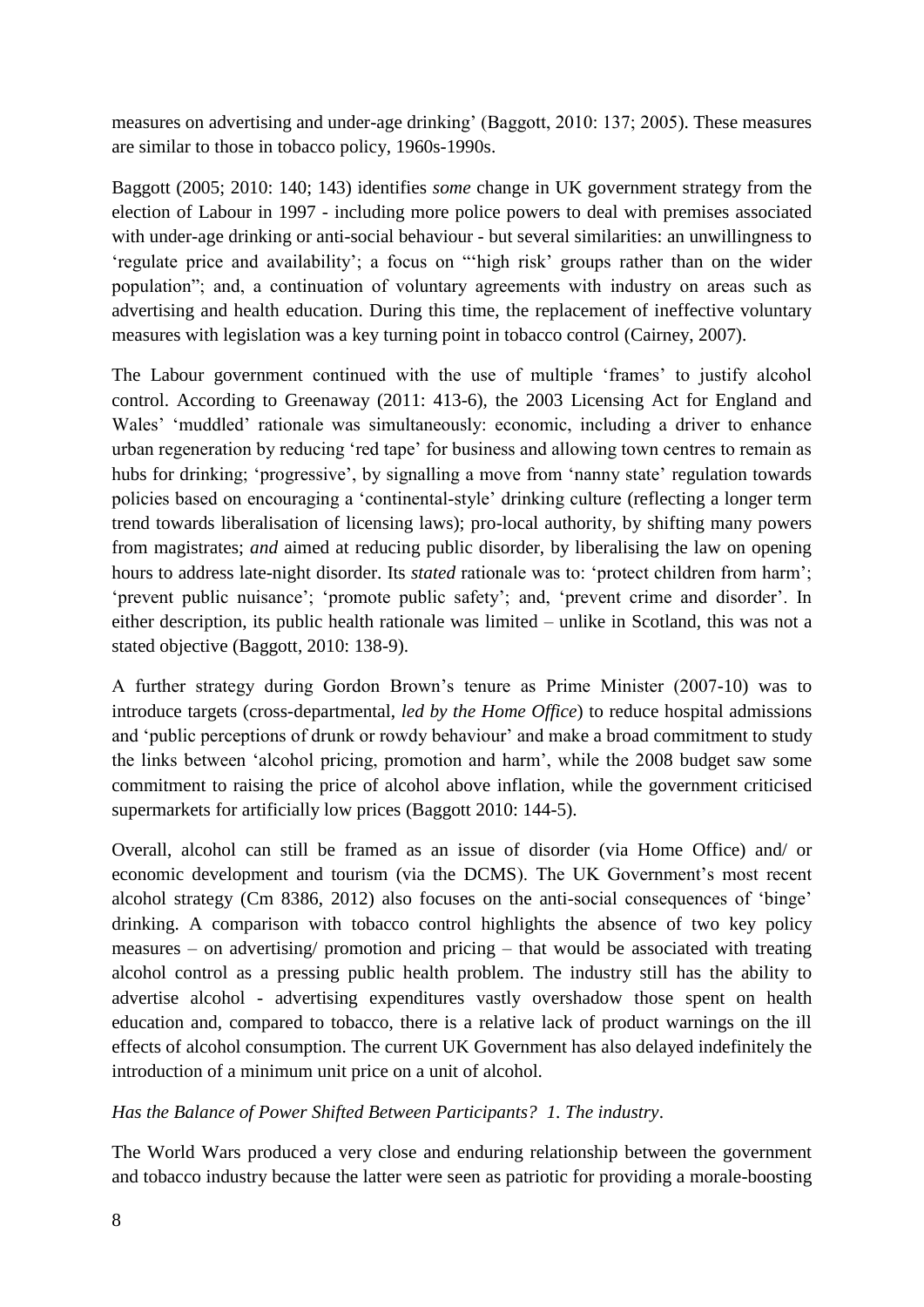product to the troops (Cairney et al, 2012: 48). Policy was coordinated by finance-related departments, and tobacco companies were the most consulted. In contrast, the UK government saw its *control* of alcohol use as a key to the war efforts.

Yet, now, it seems easier to 'demonise' tobacco companies. In particular, there is muchreduced support for tobacco company denials of the health hazards of smoking, epitomized in the testimony of tobacco company executives before a US Congressional committee in 1994, and exposed by the widespread release of damaging internal tobacco company documents (Cairney et al, 2012: 132; Studlar, 2002).

There are some recent examples of similar criticisms of the alcohol industry (PLoS Medicine Editors, 2011; McCambridge et al, 2013). However, it has not lost its 'traditionally privileged and powerful position within the policy process' (Baggott, 2010: 137).<sup>ii</sup> Alcohol selling companies are still well regarded and consulted regularly, even during the production of public health plans (Baggott, 2005: 234; Hawkins et al, 2013; Holden and Hawkins, 2012). Some companies are still respected for their positive contribution, particularly by departments focused on trade and economic growth.

From the mid to late 2000s, Baggott (2010: 147) detects a 'tougher stance' and willingness of the UK Government to replace voluntary with statutory codes of industry practice. There is also a greater government willingness to consult the public as well as the industry. However, the routine influence of the alcohol industry has not diminished in the same way as tobacco companies (Cairney, 2007: 47; Baggott, 2011: 412). Instead, it has maintained 'partnership' status to ensure regular consultation with government and the chance to influence policy further through implementation (Hawkins et al, 2012: 301; Berridge 2005a; Baggott 2005; 2006).

This relationship can be identified at several levels of government. In the UK, Baggott (2010: 136-7) describes the Labour Government's 'unashamedly pro-business' social policy strategy, arguing that legislation to reform licensing in 2003 was prompted by industry demands for longer hours in pubs and off-licenses, and identifying a significant commitment to joint-working with the industry on the AHRSE (2010: 139). In the EU, Princen (2007: 25) discusses a strong orientation towards trade liberalisation, an economic frame, and a focus on 'problem' drinking - allowing the industry to play a central role in consultation (Princen 2007: 25). Even in Scotland, manufacturers and sellers have a stronger role, not only in consultation, albeit sometimes when a decision already has been made, but also in their efforts to oppose restrictive policies through the courts (Holden and Hawkins, 2012; Cairney and McGarvey, 2013: 167; BBC News, 2013).

### *2. Public health groups and the public health strategy*.

In tobacco, public health groups are now more likely to be consulted and tobacco companies are often deliberately excluded. Anti-smoking groups in the UK were relatively poorly funded (ASH) or disorganised (the BMA) until the mid-1980s, but they have now become key players within government. ASH was established by the Royal College of Physicians in 1971 and has been funded by the Department of Health (Berridge 2005a; Cairney et al, 2012: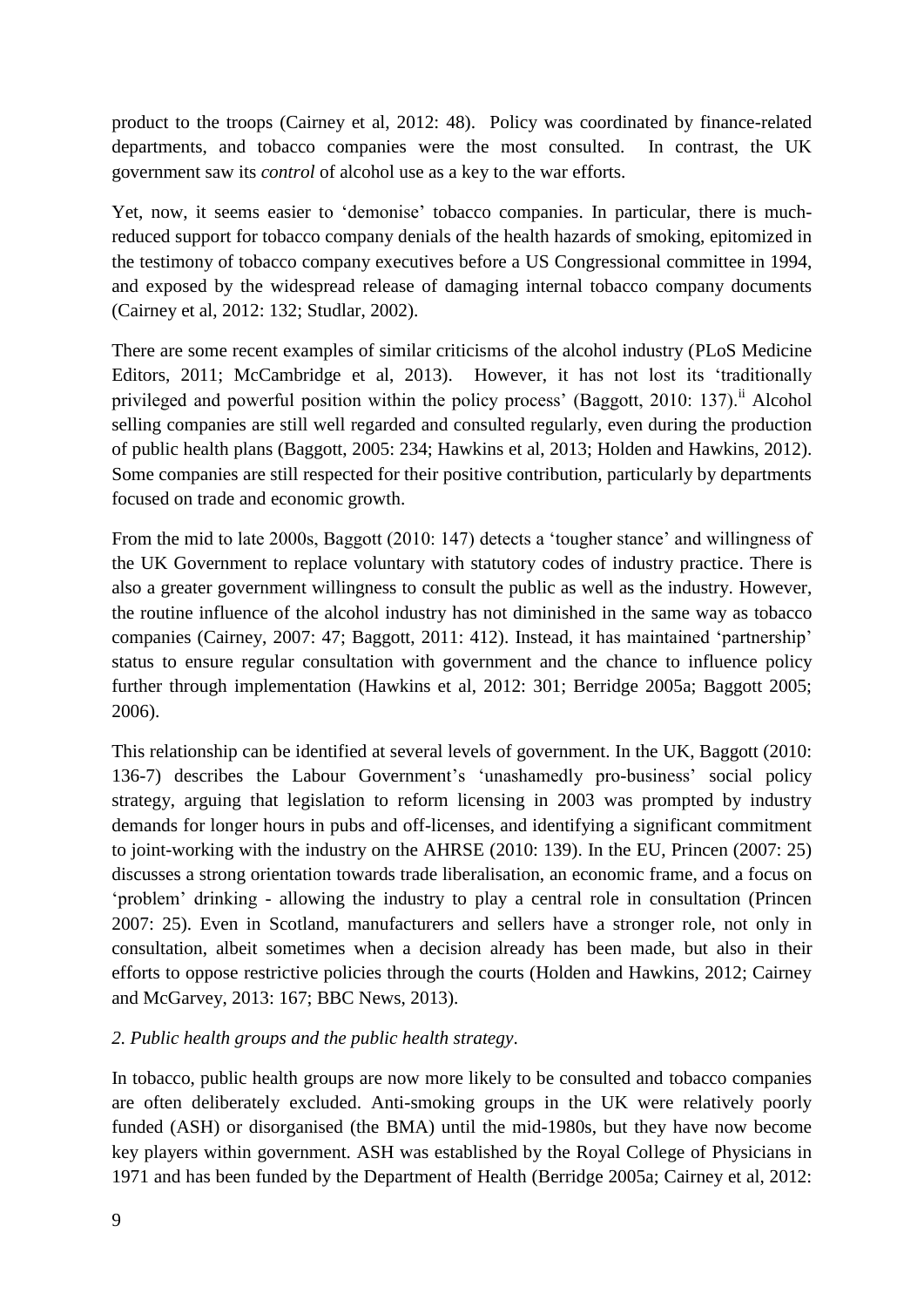103). The 1970s/80s onwards saw a major shift in public health campaigns, from harm reduction to neoprohibitionism, and a rise in spending on such campaigns, made more significant when tobacco advertising was banned (Berridge, 2004; Berridge and Loughlin, 2005). In other words, the power of these groups has been reinforced by the growing trend towards absolutist tobacco control.

In contrast, the Alcohol Health Alliance was not established until 2007 and the shift towards a more absolutist approach to alcohol control is in its relative infancy. Voluntary groups grew from the 1950s, and alcohol control groups mobilised from the 1960s and 70s, but the mix of groups was wider than in tobacco, reflecting a greater likelihood that alcohol policy would cross departmental boundaries frequently (Thom, 1999: 13-4; 67). Broad alliances contain more social work, policing and voluntary groups, with different goals (Baggott, 2011: 350; Greenaway, 1998). Until very recently, key alcohol control groups, such as the Royal College of Physicians, have felt like 'new kids on the block' and unaware of the 'enormity' of the control agenda (Greenaway 2011: 418).

### *Has the Socioeconomic Context Changed Markedly?*

The socioeconomic context can be broken down into economic factors and social attitudes and behaviour. The economic benefit of tobacco production and consumption has fallen dramatically in the post-war period, making it less significant to the Treasury. Tobacco taxation as a proportion of total taxation has fallen from 16% in 1950 to below 4% (Cairney et al, 2012: 114). The number of smokers has declined markedly, from 82%/ 41% in men and women in 1948, to 22%/21% in 2008 (2012: 115). Opposition to tobacco control has declined, and, crucially, people have become more supportive *after* measures were introduced (2012: 115-7).

In comparison, the alcohol economy may now be more important and drinking is still a normal part of life, but there is not always a stronger level of opposition to further controls:

- Total alcohol duties are now approximately the same as those for tobacco over £10bn per year (Rogers, 2013) and the economic frame is geared towards the role of the 'night time economy' (Hawkins and Holden, 2012: 301).
- Drinking prevalence is more difficult to gauge, falling into several categories: 1) did you drink last week? 2) Did you drink on at least 5 days last week? 3) Did you binge drink? The meaning of the latter is difficult to pin down (Nicholls, 2009: 234), either referring to a specific level, double the recommended daily amount, or an attitude relating to setting out to get drunk ('moderation' is also difficult to define – Yeomans, 2013' Greenaway, 2008a: 495-6). The self-reported levels in 2010 were 67/17/19% in men and 53/10/13% in women (House of Commons Library, 2012: 6).
- Figures from public health groups identify a permissive consensus on further alcohol controls (Institute of Alcohol Studies, 2010; Bauld et al, 2013; compare with Greenaway, 2008a: 495 on 'the libertarian nature of public opinion'), but opinion is divided on specific measures such as a minimum unit price of alcohol (YouGov, 2012a; 2012b).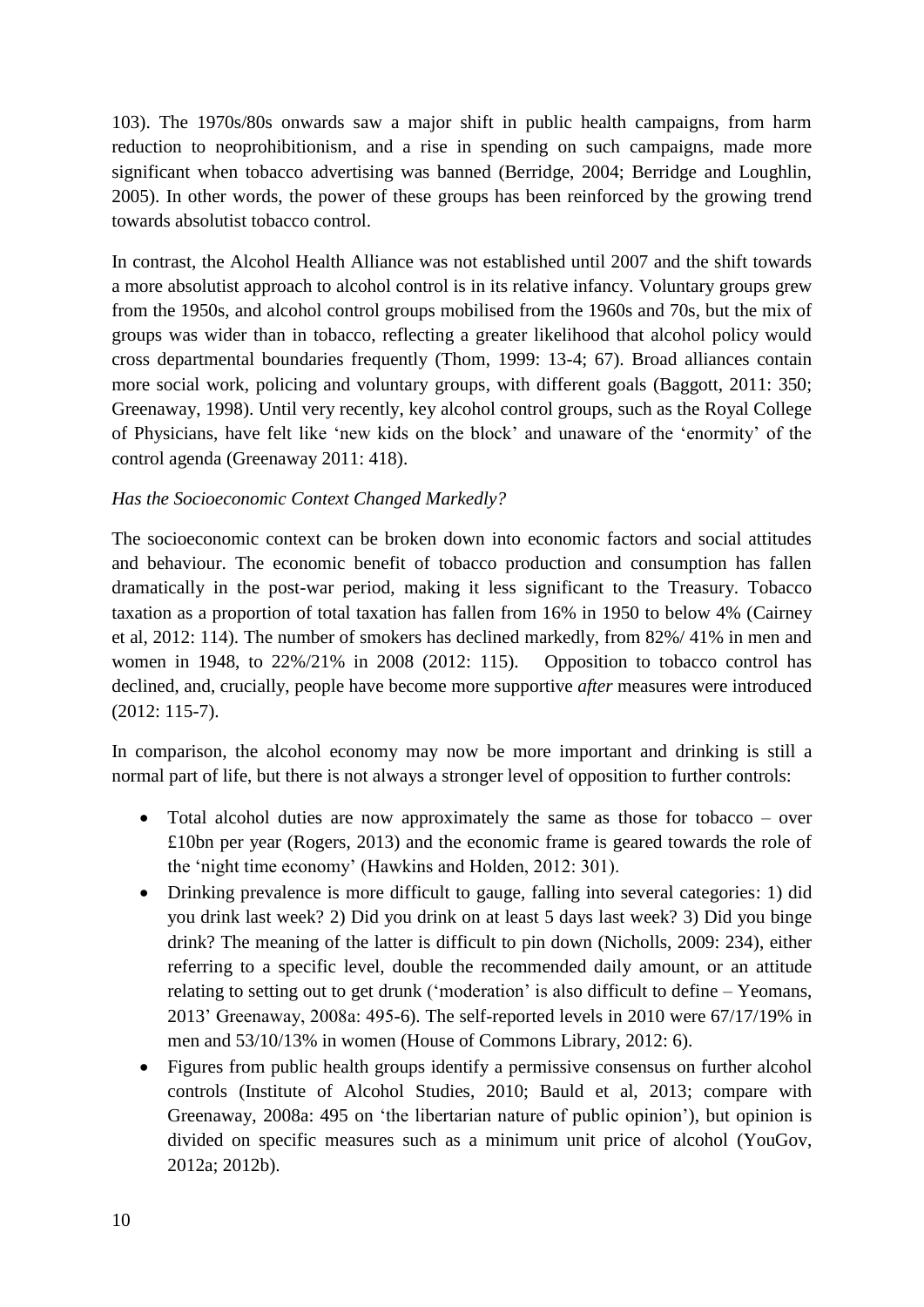#### *What is the Role of Ideas, Beliefs and Knowledge?*

The production and dissemination of the scientific evidence linking smoking to ill health has been accepted within government circles. For example, a report by SCOTH (Scientific Committee on Tobacco and Health) in 1998 marked governmental acceptance of the scientific evidence on passive smoking (Cairney, 2007; Aspect Consortium, 2004: 34).

The equivalent in alcohol policy is difficult to identify, and scientific evidence may play a longer term 'enlightenment' role than have a direct impact (Thom, 1999: 11-12). Further, the alcohol industry is still involved in the research process underpinning government policy through the 'Portman Group' and 'Social Aspects Organisations' (which exist partly to deliver voluntary measures) and by funding scientific research in a way no longer available to tobacco companies (Baggott, 2010: 140). Hawkins et al (2012: 301) find it 'remarkable' that 'current UK alcohol policies are far closer to policies advocated by the alcohol industry than those indicated by the prevailing evidence base'. The health debate continues with, for example, public health groups challenging the view that there is any beneficial level of alcohol consumption (Nutt, 2011; Møller, 2014) and seeking, in a field where it is relatively difficult to measure the risk and impact of consumption (Yeomans, 2013; Thom, 1999: 129- 30), to identify a mix of indicators of alcohol-related harm and convince policymakers of the need for further action (see for example, Bauld et al, 2013: 6-10; House of Commons Library, 2012; Baggott, 2010: 135; 2011: 348-9; Plant and Plant 2006).

The hope, within public health, of policy being driven primarily by the growing scientific evidence on alcohol-related harm has been frustrated. For example, the Home Office has been accused of 'cherry picking evidence' to generate support for the idea that late night sales licenses were beneficial to communities - by reducing anti-social behaviour at fixed times and reducing binge drinking associated with closing times at pubs (Baggott 2011: 424; Greenaway, 2008a: 491). Baggott (2010: 138) argues that the evidence suggested the opposite case, and that the policy came *before* the evidence. Further, while the policy was challenged significantly in media coverage and, to some extent, in Parliament, this related to 'moral panics' about the social, not long term health, effects of 'binge drinking' (Baggott 2011: 425; Greenaway 2008b: 9). Baggott (2010: 140) argues that this questionable link between public health group-led evidence and policy is still a general feature in alcohol.

As in tobacco, it may be that the acceptance of alcohol-related evidence in governments can be accelerated by international organisations. However, the balance between public health and economic frames in EU policy seem more oriented towards public health in tobacco, but political economy in alcohol (Princen 2009; Baggott 2011: 360). The WHO has played a strong postwar role and, by 2010, had developed a stronger global alcohol control strategy, informed by the 'no safe level' argument (Møller, 2014), but has not initiated an equivalent to the WHO Framework Convention on Tobacco Control (Thom, 1999: 28-31; Baggott, 2011: 359). The latter took approximately 25 years to develop after the WHO began to make pronouncements about tobacco (Cairney et al. 2012). The WHO has campaigned against alcohol hazards for an even longer time and, more recently, has recommended that the drinks industry be excluded from policymaking on this issue. However, it is more difficult to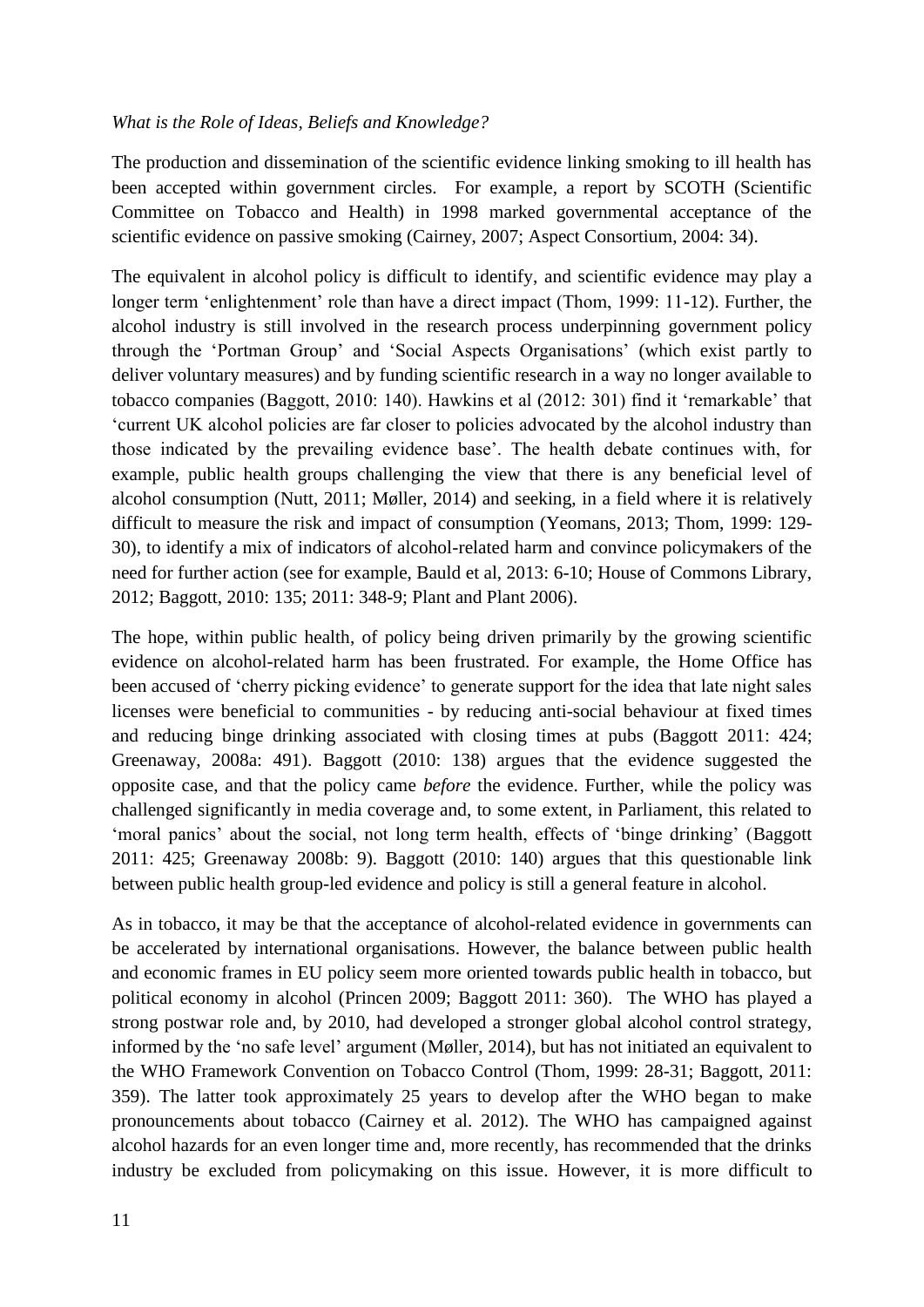develop an international consensus, particularly in countries with long histories of failed prohibition (Schrad 2010; the UK was not affected by prohibition but has been influenced by US research and policy - Greenaway 2003; Thom 2005; Berridge 2005b).

# **Conclusion: The Broader Context of Evidence Based Policy**

The article situates the role of scientific evidence within a broad account of the policy process. It suggests that policymakers make choices within a policy environment consisting of five interacting processes involving institutions, agendas, networks, socioeconomic factors, and ideas/ beliefs. The nature of this policymaking environment influences the extent to which scientific evidence, and the solutions it helps generate, is accepted in government and used to produce a policy response that is consistent with the evidence. This process may take a remarkably long period of time. For example, we argue that, in leading tobacco control countries, it took 20-30 years to close the 'evidence-policy gap'.

We draw on this experience of tobacco control to suggest that alcohol control may only become as 'comprehensive' if some broad conditions are met: the department of health takes the lead on policy, at each level of government; the issue is framed dominantly as a public health problem requiring urgent attention; public health/ medical groups are consulted in government at the expense of the industry; the government does not value sales income and economic benefits over the broader socio-economic costs of consumption; public opinion is not against control measures; the evidence is accepted across departments in government; and, governments learn from the experience of others when introducing control measures.

In other words, at least in politics, there is no such thing as self-evident truths that sweep old ideas aside. The process of turning evidence into policy is a battle like any other. In alcohol policy this is still to be waged in areas such as advertising and promotion, health warnings and education, and minimum unit pricing. Further, based on current evidence, and the experience of tobacco, it may take a long time, if ever, to be successful.

## **References**

Advertising Standards Authority (2013) 'Our History' [http://www.asa.org.uk/About-](http://www.asa.org.uk/About-ASA/Our-history.aspx)[ASA/Our-history.aspx](http://www.asa.org.uk/About-ASA/Our-history.aspx)

AHRSE (Alcohol Harm Reduction Strategy for England) (2004) London: Cabinet Office, Prime Minister's Strategy Unit.

Alcohol Concern (2010) 'Review of Alcohol Taxation and Pricing' (Submission to Treasury) [http://www.alcoholconcern.org.uk/assets/files/PolicyandCampaigns/HMT\\_-](http://www.alcoholconcern.org.uk/assets/files/PolicyandCampaigns/HMT_-_alcohol_tax_and_price_review_August_2010.pdf) [\\_alcohol\\_tax\\_and\\_price\\_review\\_August\\_2010.pdf](http://www.alcoholconcern.org.uk/assets/files/PolicyandCampaigns/HMT_-_alcohol_tax_and_price_review_August_2010.pdf)

Anderson, P. and Baumberg, B. (2006) *Alcohol in Europe: A Public Health Perspective* (A Report for the European Commission) [http://ec.europa.eu/health](http://ec.europa.eu/health-eu/news_alcoholineurope_en.htm)[eu/news\\_alcoholineurope\\_en.htm](http://ec.europa.eu/health-eu/news_alcoholineurope_en.htm)

Aspect Consortium (2004) *Tobacco or Health in the European Union – Past, Present and Future* (Luxembourg: Office for Official Publications of the European Communities) [http://www.europeancancerleagues.org/DOSS/uploaded/182\\_tobacco\\_fr\\_en\[1\].pdf](http://www.europeancancerleagues.org/DOSS/uploaded/182_tobacco_fr_en%5b1%5d.pdf)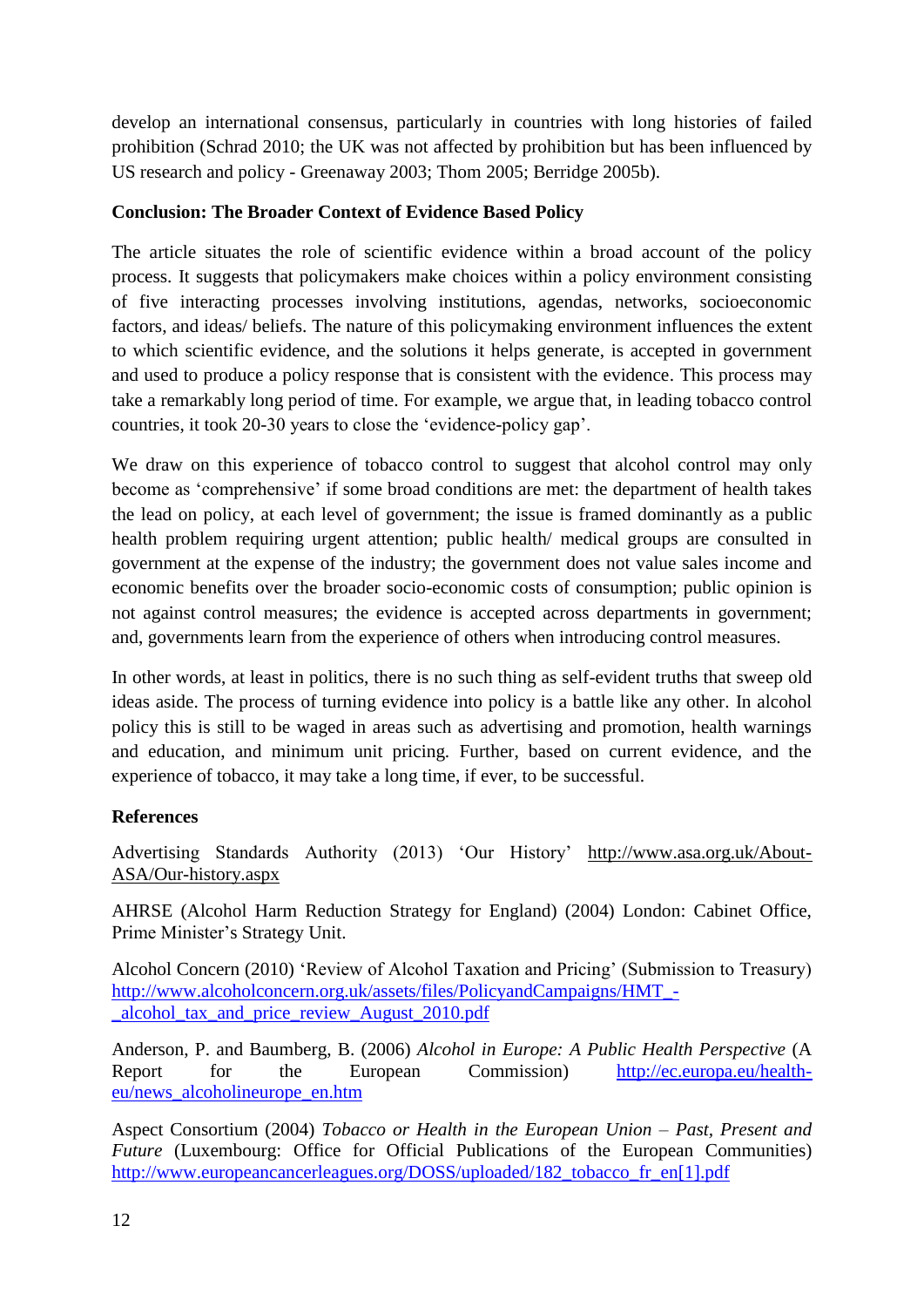Baggott, R. (2005) 'From Sickness to Health? Public Health in England', *Public Money & Management*, 25, 4, 229-236.

Baggott, R. (2006) *Alcohol Strategy and the Drinks Industry: A Partnership for Prevention?* York: Joseph Rowntree Foundation.

Baggott, R. (2010) 'A modern approach to an old problem? Alcohol policy and New Labour', *Policy and Politics*, 38, 1, 135-52.

Baggott, R. (2011) *Public Health Policy and Politics* 2<sup>nd</sup> Edition (Basingstoke: Palgrave).

Bauld, L. et al (2013) *Health First: An Evidence-based alcohol strategy for the UK* (Stirling: University of Stirling) [www.stir.ac.uk/management/about/social-marketing](http://www.stir.ac.uk/management/about/social-marketing)

BBC News (2013) 'Minimum pricing: Challenge to Scottish alcohol legislation fails' 3 May <http://www.bbc.co.uk/news/uk-scotland-scotland-politics-22394438>

Berridge, V. (2004) 'Militants, Manufacturers, and Governments: Postwar Smoking Policy in the United Kingdom', in E. A. Feldman and R. Bayer (eds) *Unfiltered: Conflicts over Tobacco Policy and Public Health* (Cambridge: Harvard University Press).

Berridge, V. (2005a) 'Issue Network versus Producer Network? ASH, the Tobacco Products Research Trust and UK Smoking Policy'. In V. Berridge (ed) *Making Health Policy: Networks in Research and Policy after 1945.* New York: Rodopi.

Berridge, V. (2005b) *Temperance: Its History and Impact on Current and Future Alcohol Policy.* York: Joseph Rowntree Foundation.

Berridge, V. (2013) *Demons: our changing attitudes to alcohol, tobacco and drugs* (Oxford: Oxford University Press)

Berridge, V. and K. Loughlin (2005) 'Smoking and the New Health Education in Britain 1950s–1970s', *American Journal of Public Health*, 95(6): 956–94

British Medical Journal (1967) 'Road Safety Act, 1967', 4, 39 <http://dx.doi.org/10.1136/bmj.4.5570.39>

British Medical Association (2008) Alcohol misuse: tackling the UK epidemic (London: BMA)<http://www.dldocs.stir.ac.uk/documents/Alcoholmisuse.pdf>

Cairney, P. (2007) 'A "Multiple Lenses" Approach to Policy Change: The Case of Tobacco Policy in the UK', *British Politics*, 2(1): 45–68

Cairney, P. (2012) *Understanding Public Policy* (Basingstoke: Palgrave)

Cairney, P. (2014) 'If You Want to Inject More Science into Policymaking You Need To Know the Science of Policymaking', paper to Political Studies Association Conference [http://www.psa.ac.uk/sites/default/files/conference/papers/2014/Cairney%20PSA%202014%](http://www.psa.ac.uk/sites/default/files/conference/papers/2014/Cairney%20PSA%202014%20EBPM%2028.2.14_0.pdf) [20EBPM%2028.2.14\\_0.pdf](http://www.psa.ac.uk/sites/default/files/conference/papers/2014/Cairney%20PSA%202014%20EBPM%2028.2.14_0.pdf)

Cairney, P. and McGarvey, N. (2013) *Scottish Politics* 2<sup>nd</sup> Ed. (Basingstoke: Palgrave)

Cairney, P., Studlar, D. and Mamudu, H. (2012) *Global Tobacco Control: Power, Policy, Governance and Transfer* (Basingstoke: Palgrave)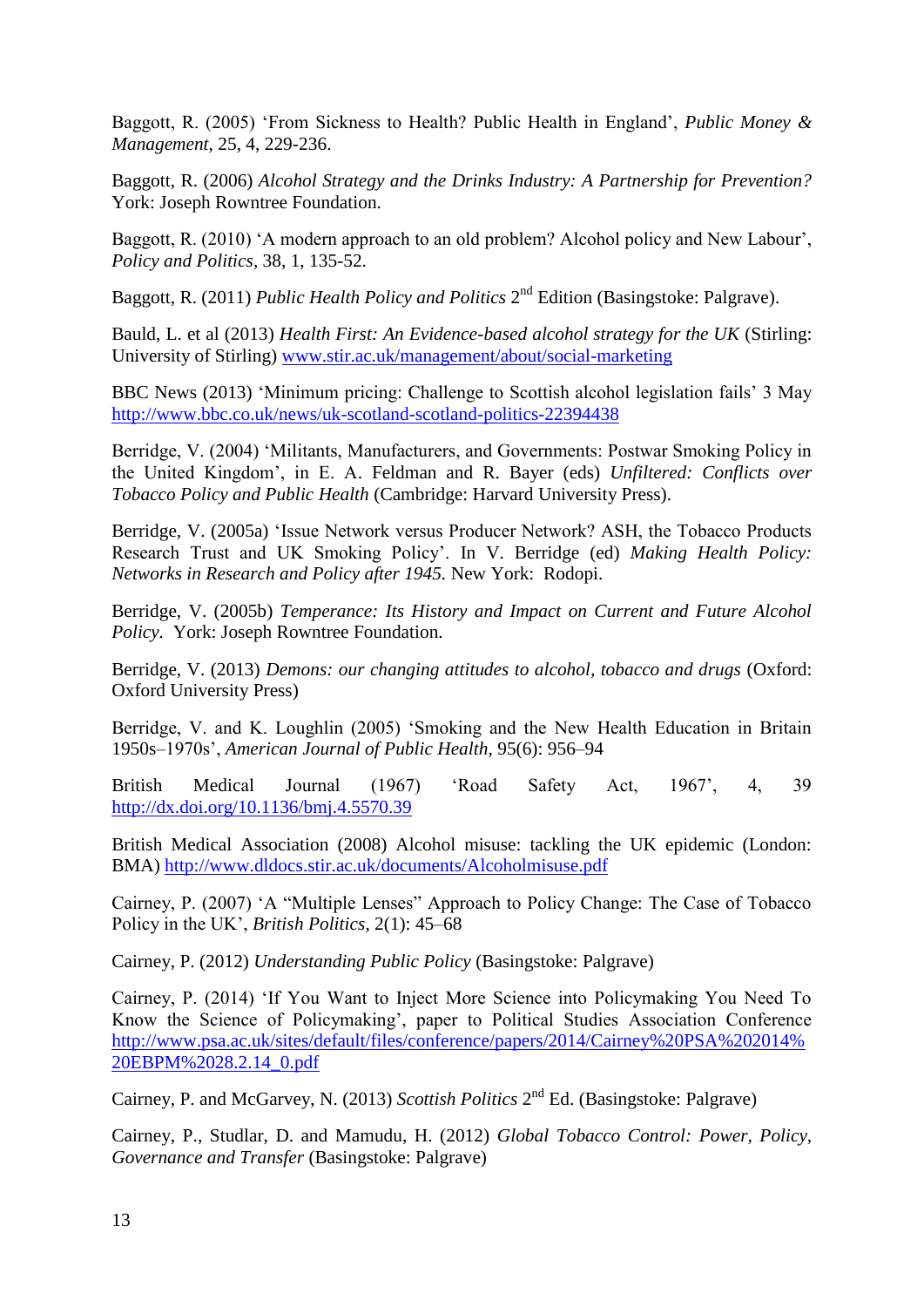Cm 8386 (2012) *The Government's Alcohol Strategy* (London: TSO) [https://www.gov.uk/government/uploads/system/uploads/attachment\\_data/file/98121/alcohol](https://www.gov.uk/government/uploads/system/uploads/attachment_data/file/98121/alcohol-strategy.pdf)[strategy.pdf](https://www.gov.uk/government/uploads/system/uploads/attachment_data/file/98121/alcohol-strategy.pdf)

Freeman, G. (1986) "National Styles and Policy Sectors: Explaining Structural Variation," *Journal of Public Policy* 5 (1985): 467-95.

Greenaway, J. (1998) 'Policy Learning and the Drink Question in Britain 1850-1950', *Political Studies*, 46, 5, 903-18

Greenaway, J. (2003) *Drink and British Politics since 1830: A Study in Policy Making* (Basingstoke: Palgrave Macmillan)

Greenaway, J. (2008a) 'Agendas, venues and alliances: New opportunities for the alcohol control movement in England', *Drugs: education, prevention and policy*, 15, 5, 487-501

Greenaway, J. (2008b) 'The Politics of Drink: Research on New Labour and Alcohol 1997- 2005', Paper for PAC Conference, York, September

Greenaway, J. (2011) 'How policy framing is as important as the policy content: The story of the English and Welsh Licensing Act 2003', *British Politics*, 6, 4, 408-29

Hastings, G et al (2010) 'Failure of self regulation of UK alcohol advertising', *British Medical Journal*, 340, 184-6<http://dx.doi.org/10.1136/bmj.b5650>

Hawkins, B. and Holden, C. (2013) 'Framing the alcohol policy debate: industry actors and the regulation of the UK beverage alcohol market', *Critical Policy Studies*, 7:1, 53-71 <http://dx.doi.org/10.1080/19460171.2013.766023>

Hawkins, B., Holden, C. and McCambridge, J. (2012): Alcohol industry influence on UK alcohol policy: a new research agenda for public health', *Critical Public Health*, 22:3, 297- 305<http://dx.doi.org/10.1080/09581596.2012.658027>

Holden, C. and Hawkins, B. (2012) '"Whisky gloss": the alcohol industry, devolution and policy communities in Scotland', *Public Policy and Administration*, <http://ppa.sagepub.com/content/early/2012/07/26/0952076712452290.abstract>

House of Commons Library (2012) Statistics on Alcohol (SN/SG/3311) www.parliament.**uk**[/briefing-papers/sn03311.pdf](http://www.parliament.uk/briefing-papers/sn03311.pdf)

Institute of Alcohol Studies (2010) *Public Opinion on Alcohol and Alcohol Policy* [http://www.ias.org.uk/resources/factsheets/public\\_opinion.pdf](http://www.ias.org.uk/resources/factsheets/public_opinion.pdf)

John, P. (2012) *Analyzing Public Policy* (London: Routledge)

Joossens, L. and M. Raw (2011) 'The Tobacco Control Scale 2010 in Europe'. Paper presented at European Conference on Tobacco or Health, Amsterdam.

Levy, D.T., L. Currie, and L. Clancy. 2012. 'Tobacco Control Policy in the UK: Blueprint for the Rest of Europe?*' European Journal of Public Health*

Lowi, T. (1964) 'An American Business, Public Policy, Case-Studies, and Political Theory', *World Politics*, 16, 4: 677–715.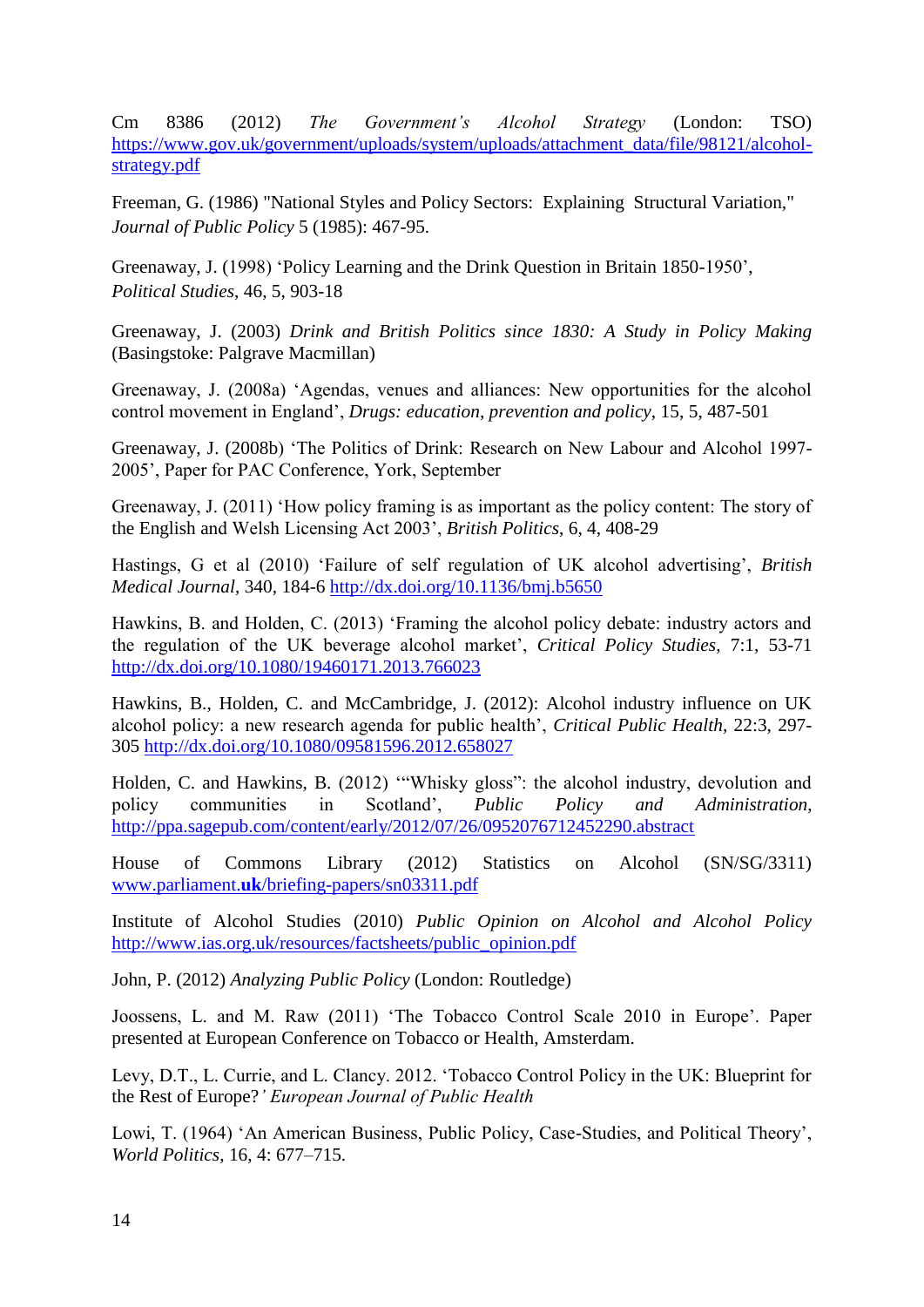McCambridge J, Hawkins B., Holden C. (2013) 'Industry Use of Evidence to Influence Alcohol Policy: A Case Study of Submissions to the 2008 Scottish Government Consultation', PLoS Med 10, 4, e1001431. doi:10.1371/journal.pmed.1001431

McCulloch, A. (2014) 'Scottish Minimum Alcohol Pricing and EU Law' [http://papers.ssrn.com/sol3/papers.cfm?abstract\\_id=2394018](http://papers.ssrn.com/sol3/papers.cfm?abstract_id=2394018)

Møller, L. (2014) 'EU has 'highest' level of alcohol use and related harm', *The Parliament* [http://www.theparliament.com/latest-news/article/newsarticle/eu-has-highest-level-of](http://www.theparliament.com/latest-news/article/newsarticle/eu-has-highest-level-of-alcohol-use-and-related-harm/#.UxngLsZFCUl)[alcohol-use-and-related-harm/#.UxngLsZFCUl](http://www.theparliament.com/latest-news/article/newsarticle/eu-has-highest-level-of-alcohol-use-and-related-harm/#.UxngLsZFCUl)

Nicholls, J. (2009) *The Politics of Alcohol* (Manchester: Manchester University Press)

Nutt, D. (2011) 'There is no such thing as a safe level of alcohol consumption', *The Guardian*, 7<sup>th</sup> March [http://www.guardian.co.uk/science/2011/mar/07/safe-level-alcohol](http://www.guardian.co.uk/science/2011/mar/07/safe-level-alcohol-consumption)[consumption](http://www.guardian.co.uk/science/2011/mar/07/safe-level-alcohol-consumption)

Oreskes, N. and Conway, E.M. (2010) *Merchants of Doubt: How a Handful of Scientists Obscured the Truth on Issues from Tobacco Smoke to Global Warming* (New York: Bloomsbury Press).

Plant, M. and Plant, M. (2006) *Binge Britain: Alcohol and the National Response*. Oxford: Oxford University Press.

*PLoS Medicine* Editors (2011) 'Let's Be Straight Up about the Alcohol Industry', PLoS Med 8, 5, e1001041. doi:10.1371/journal.pmed.1001041

Princen, S. (2007) 'Advocacy Coalitions and the Internationalization of Public Health Policies', *Journal of Public Policy*, 27, 1, 13-33.

Princen, S. 2009. *Agenda-Setting in the European Union*. Houndsmill, Basingstoke: Palgrave.

Rogers, S. (2013) 'Tax receipts since 1963', The Guardian (Data Blog) 18 March <http://www.guardian.co.uk/news/datablog/2010/apr/25/tax-receipts-1963#data>

Schrad, M.L. 2010. *The Political Power of Bad Ideas: Networks, Institutions, and the Global Prohibition Wave*. Oxford: Oxford University Press.

Scottish Government (2013) 'Target for tobacco-free Scotland' (News Release) <http://www.scotland.gov.uk/News/Releases/2013/03/tobaccocontrol27032012>

Studlar, D. (2002) *Tobacco Control: Comparative Politics in the United States and Canada*  (Toronto: University of Toronto Press)

Studlar, D.T, Christensen, K. and Sitasari, A. (2011) "Tobacco Control in the EU-15: The Role of Member States and the European Union," *Journal of European Public Policy* 18 (5): 728-745.

Thom, B. (1999) *Dealing With Drink* (London: Free Association Books)

Thom, B. (2005) 'Who Makes Alcohol Policy: Science and Policy Networks', in *Making Health Policy: Networks in Research and Policy after 1945*, ed. V. Berridge. New York: Rodopi.